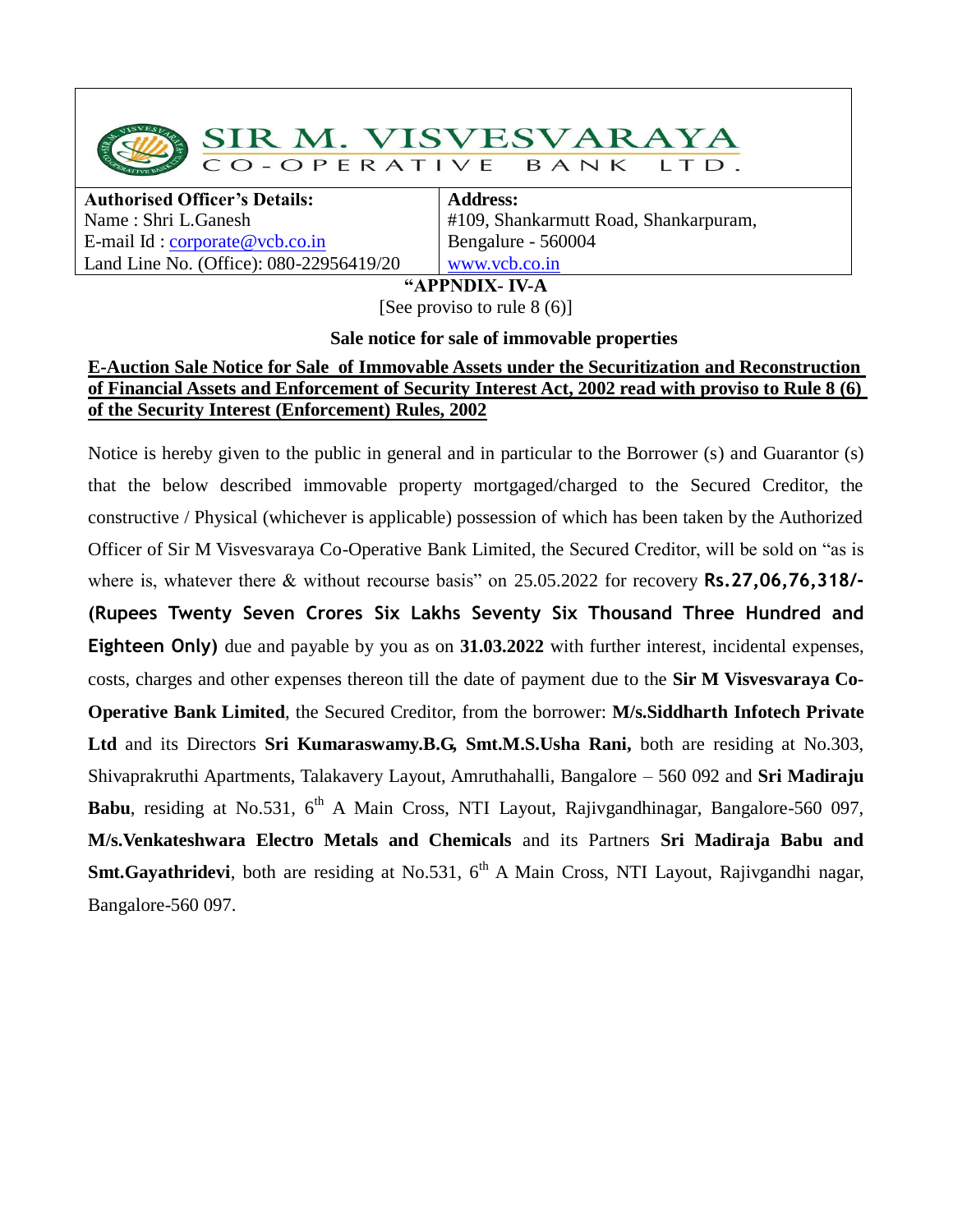The Reserve price, EMD amount and Property details are mentioned below:-

| Description and all the particulars of the property to<br>be sold (ONE OF THE SECUIRED ASSETS / MORTGAGED | <b>Reserve Price</b>                | <b>EMD</b><br>(Rs.)                      |
|-----------------------------------------------------------------------------------------------------------|-------------------------------------|------------------------------------------|
| <b>PROPERTIES)</b>                                                                                        |                                     |                                          |
| All that Piece and Parcel of the Immovable                                                                | Rs.1,44,00,000/-                    | $Rs.14,40,000/-$<br><b>Lakhs</b> (Rupees |
| property bearing DP-1 in the second floor of the                                                          | (Rupees:<br>One<br>Crore Forty Four | Fourteen Lakhs                           |
| building known as Sri.Durga Enclave (Earlier known Lakhs Only)                                            |                                     | <b>Forty Thousand</b>                    |
| as (THE REIGN) constructed on the Schedule A                                                              |                                     | Only)                                    |
| property presently having Khatha No.81/3, PID                                                             |                                     |                                          |
| $\textsf{No}.6-33-81/3$ , having super built up area of 1800                                              |                                     |                                          |
| Sq Ft along with one covered Car parking space in                                                         |                                     |                                          |
| basement of the building together with 495 Sq Ft                                                          |                                     |                                          |
| undivided share, right, title and interest on the                                                         |                                     |                                          |
| property $No.81$ , PID $No.6-33-81$ , Ward $No.6$ ,                                                       |                                     |                                          |
| situated at I main Road, Seshadripuram, Bangalore                                                         |                                     |                                          |
| measuring East to West on Northern side 91.60 Ft,                                                         |                                     |                                          |
| on southern side 72.00 Ft and North to South on                                                           |                                     |                                          |
| Eastern side 40 Ft and on Western side 30 Ft and                                                          |                                     |                                          |
| bounded on East by: Ist main road Seshadripuram,                                                          |                                     |                                          |
| West by Flat No. DP-2, North by :<br>Private                                                              |                                     |                                          |
| Property, South by Property belongs to Srinivas                                                           |                                     |                                          |
| Reddy with<br>the common facilities such<br>as                                                            |                                     |                                          |
| Lifts, Toilets, Pathways.<br>Generators,<br>The                                                           |                                     |                                          |
| apartment owners with common rights shall enjoy                                                           |                                     |                                          |
| the above common facilities and these facilities                                                          |                                     |                                          |
| are for the beneficial use of owners. But no one                                                          |                                     |                                          |
| has a right to put up any temporary or permanent                                                          |                                     |                                          |
| structures on these nor has any one got the right to                                                      |                                     |                                          |
| obstruct the other apartment owners to enjoy                                                              |                                     |                                          |
| them as a common facility in the beneficial use of                                                        |                                     |                                          |
| the apartment.                                                                                            |                                     |                                          |
|                                                                                                           |                                     |                                          |
|                                                                                                           |                                     |                                          |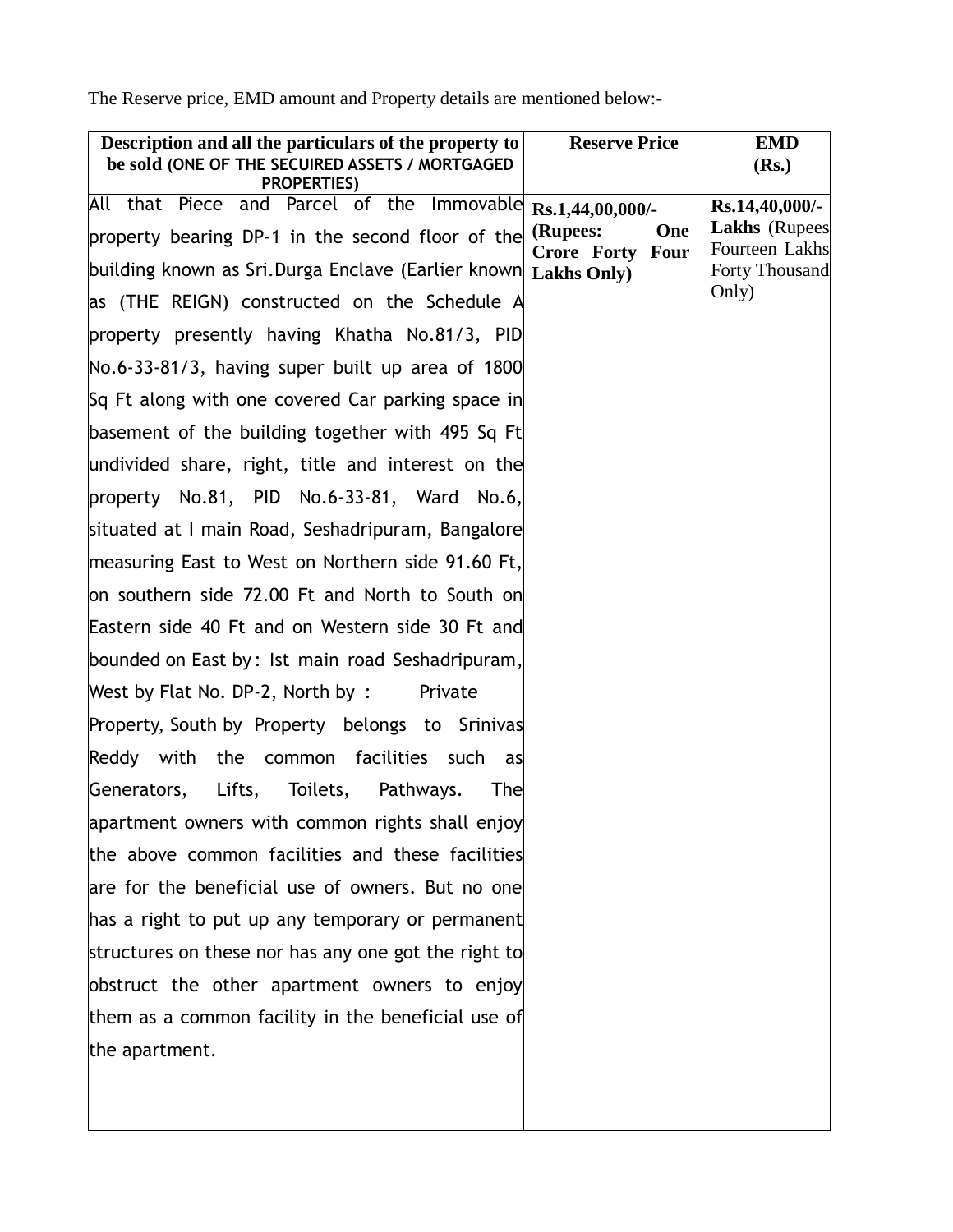| The bid increment amount Unlimited extensions of 5                                                   |                                                |  |
|------------------------------------------------------------------------------------------------------|------------------------------------------------|--|
| Rs. 1,45,000/-<br>minutes each                                                                       |                                                |  |
| The property shall not be sold below the reserve price.<br>$\bullet$                                 |                                                |  |
| Date & time of Auction sale                                                                          | 25.05.2022, Wednesday, from 10.30 AM (with     |  |
|                                                                                                      | unlimited auto extension of 5 minutes) till    |  |
|                                                                                                      | 11.30 AM                                       |  |
| <b>Inspection Date &amp; Time</b>                                                                    | 23.05.2022 from 12.00 Noon to 3.00 PM          |  |
| Last date for payment of EMD                                                                         | 24.05.2022 Upto 4.30 PM                        |  |
| <b>Tender Identification No.</b>                                                                     | <b>SMVCB-KPW-SIPL</b>                          |  |
| Details of the encumbrances known to the                                                             | <b>Nil</b>                                     |  |
| secured creditor.                                                                                    |                                                |  |
| Bank account in which EMD to be remitted.                                                            | Through EFT/ NEFT/ RTGS/ Demand drafts/        |  |
|                                                                                                      | Bankers cheque in favor "Sir M Visvesvaraya    |  |
|                                                                                                      | Co-Operative Bank Limited, Bangalore"          |  |
|                                                                                                      | <b>Branch: KUMARAPARK</b>                      |  |
|                                                                                                      | <b>Branch Code: 001016100000001</b>            |  |
|                                                                                                      | <b>IFSC Code: MVCB0000001</b>                  |  |
| The e-Auction will be conducted through the $M/s$ . C1 India Pvt. Ltd., C-104, Sector-2,             |                                                |  |
| Bank's approved service provider.                                                                    | Noida -201301 (UP), Help Line No. +91 -120-    |  |
|                                                                                                      | 4888888, Mr Gangadhar Naik-+91 –               |  |
|                                                                                                      | 9900711744, Help Line e-mail ID:support @      |  |
|                                                                                                      | bankeauctions.com, karnataka@clindia.com, at   |  |
|                                                                                                      | their web portal                               |  |
|                                                                                                      | https://www.bankeauctions.com.                 |  |
| E-auction tender documents containing e-Auction bid form, declaration etc., are available in the     |                                                |  |
| website of the service provider as mentioned above                                                   |                                                |  |
| Terms & Conditions of the Sale                                                                       | Please refer to the link https://www.vcb.co.in |  |
|                                                                                                      | for detailed terms and conditions of the sale. |  |
| Statutory Demand Notice U/s 13(2) of the SARFAESI Act, 2002 was issued on 10.11.2020 and             |                                                |  |
| Possession Notice u/s 13(4) of the SARFAESI Act, 2002 was issued on 18.01.2021 and                   |                                                |  |
| STATUTORY 30 DAYS SALE NOTICE UNDER SARFAESI ACT, 2002 was issued on                                 |                                                |  |
| 20.04.2022 to the borrower(s) guarantor(s)/ Mortgagors to pay the sum mentioned as above within      |                                                |  |
| 30 days from the date of publication of the notice failing which the Bank shall sell the property as |                                                |  |
| per the provision laid down in the SARFAESI ACT, 2002                                                |                                                |  |
|                                                                                                      |                                                |  |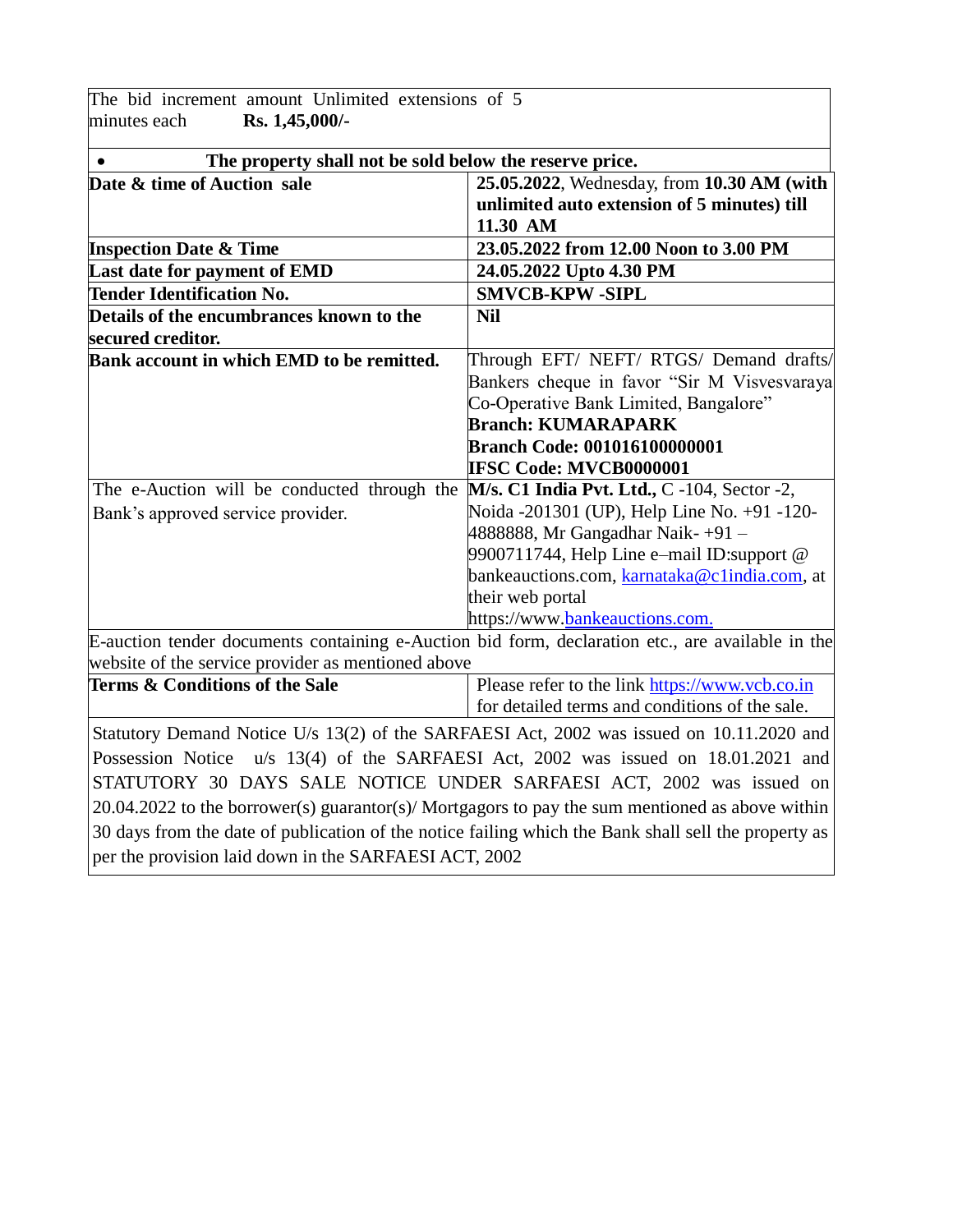## **TERMS AND CONDITIONS OF E-AUCTION SALE**

- The Immovable Property will be sold on "**AS IS WHERE IS, WHATEVER THERE & WITHOUT RECOURSE BASIS".** As such sale is without any kind of warranties & indemnities.
- For participation in the auction the intending bidders have to deposit an amount equivalent to 10% of the Reserve Price of the property being caution deposit through EFT/ NEFT/ RTGS to Account **001016100000001 Kumarapark West Branch, IFSC Code: MVCB0000001,** or by means of/ Demand drafts/ Bankers cheque in favor "**Sir M Visvesvaraya Co-Operative Bank Limited, Bangalore"**. The Demand Draft / Banker's Cheque / Pay Order shall be drawn after the date of publication of this Auction Sale Notice.
- The successful bidder shall have to deposit 25% of the sale price, including EMD amount already deposited, immediately on acceptance of bid price by the Authorized Officer i.e. before closure of business hours on the same day or not later than next working day and the balance 75% of the sale price on or before  $15<sup>th</sup>$  day from confirmation of sale. Default in deposit of any of the abovementioned amount(s) within the period stipulated herein by the successful bidder would entail forfeiture of the entire money already deposited and Properties shall be put to auction again and the defaulting bidder shall have no claim/ right in respect of Properties/ amount deposited.
- Earnest Money Deposit (EMD) of the successful bidder shall be retained towards part sale consideration and the EMD of unsuccessful bidders shall be refunded without any interest.
- 5. The Bank is not liable to pay any interest/ refund of EMD/money paid in case of any delay in issue of confirmation of Sale/ Sale Certificate by virtue of any Tribunal/ Court Order in connection with this e-auction.
- The prospective qualified bidders may avail online training on e-Auction from **M/s. C1 India Pvt. Ltd.,** C -104, Sector -2, Noida -201301 (UP), Help Line No. +91 -+91 -124-430-2000, Mr.Gangadhar Naik- +91 – 9900711744, Help Line e–mail ID:support @bankeauctions.com, [karnataka@c1india.com,](mailto:karnataka@c1india.com) at their web portal [https://www.bankeauctions.com](https://www.bankeauctions.com/) prior to the date of e-Auction. Neither the Authorized Officer/Bank nor M/s C1 India Pvt. Ltd. will be held responsible for any Internet Network problem/Power failure/ any other technical lapses/failure etc. In order to ward-off such contingent situation, the intending bidders are requested to ensure that they are technically well equipped with adequate power back-up etc. for successfully participating in the e-Auction event. However, in case of Technical defects/holiday declared or any other reason, if the website is not available on the day of e auction, the e auction shall be postponed to next working day/website available day.
- Particulars of the property / assets (viz. extent & measurements specified in the E-Auction Sale Notice has been stated to the best of information of the Bank and Bank shall not be answerable for any error, misstatement or omission. Actual extant & dimensions may differ.
- It shall be the responsibilities of the interested bidders to inspect and satisfy themselves about the properties before submission of the bid(s). It shall be deemed that the intending bidders have done their own due diligence before submitting the tender. No conditional bid will be accepted.
- The conditional bids may be treated as invalid. Please note that after submission of the bid/s, no correspondence regarding any change in the bid shall be entertained.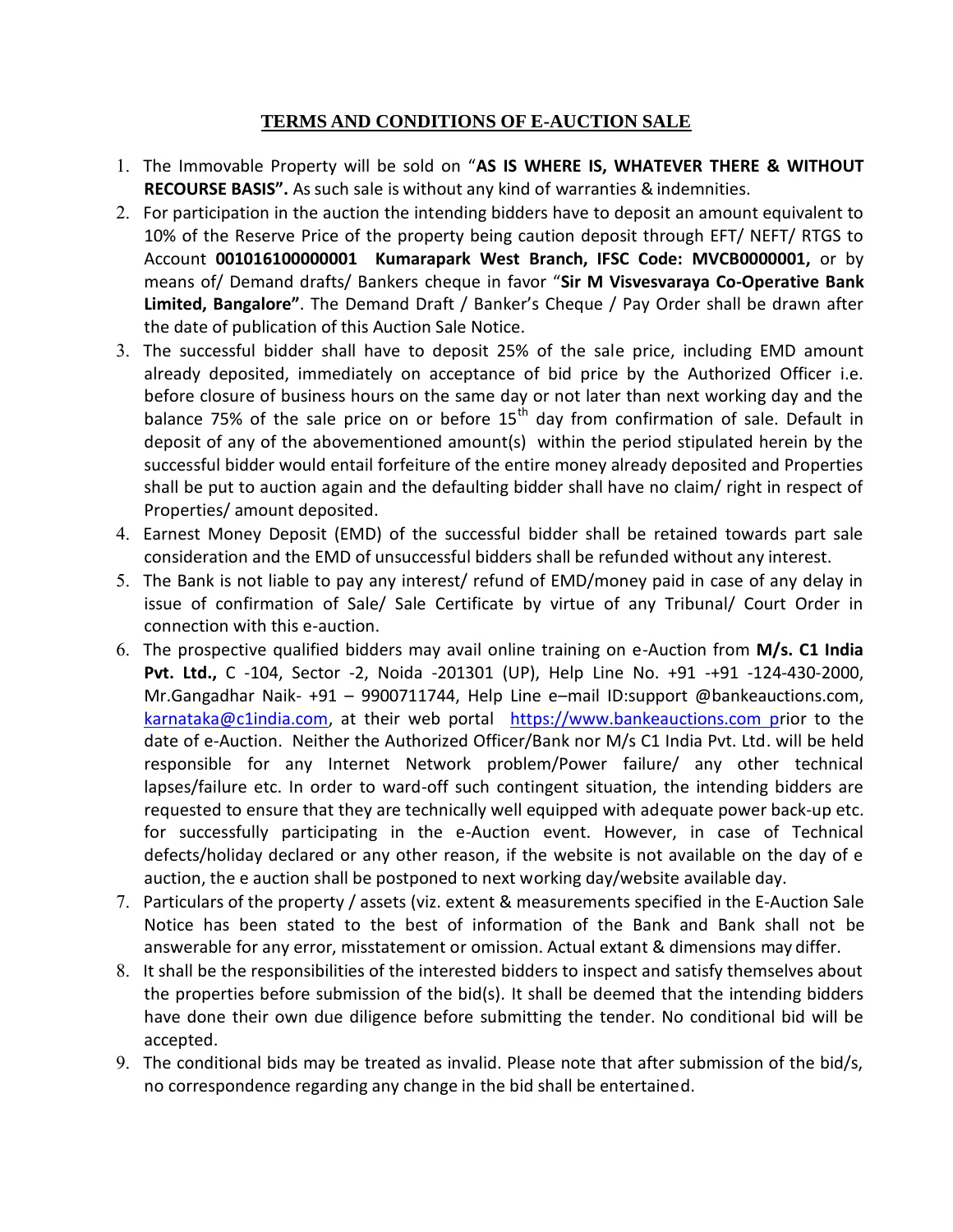- 10. E-Auction Sale Notice issued by the Bank is an invitation to the general public to submit their bids and the same does not constitute and will not be deemed to constitute any commitment or representation on the part of the Bank.
- 11. The Authorized Officer/Bank is not bound to accept the highest offer and has the absolute right to accept or reject any or all offer(s) or adjourn/ postpone/ cancel the e-Auction or withdraw any property or portion thereof from the auction proceedings at any stage without assigning any reason there for.
- 12. The sale shall be subject to provisions of the Securitization and Reconstruction of Financial Assets and Enforcement of Security Interest Act, 2002 read with Security Interest (Enforcement) Rules, 2002.
- 13. The Certificate of Sale will be issued after receipt of entire sale consideration and confirmation of sale by secured creditor in the form given in Appendix V (for immovable properties) of the Security Interest (Enforcement) (Amendment) Rules, 2002 in the name of the purchaser(s) / applicant (s) only and will not be issued in any other name(s).
- 14. The sale price of any immovable property is subject to Income Tax Act and Rules and the Sale Certificate for immovable property will be issued on submission of Form 26QB & Challan for having remitted the TDS at 1% of Sale Price if any. The Sale Certificate for immovable property will be issued only on full payment of Sale Price.
- 15. The bidder should submit the evidence of EMD deposit like UTR number along with Request letter for participation in the e-Auction, self-attested copies of (i) Proof of Identification (KYC) Viz ID card/Driving Licence/Passport etc., (ii) Current Address -proof of communication, (iii) PAN card of the bidder (iv) Valid e-mail ID (v) Contact number (mobile/Land line of the bidder etc.,) to the Authorized Officer of **SIR M VISVESVARAYA CO-OPERATIVE BANK LIMITED, Corporate Office, No.109, Shankarmutt Road, Shankarpuram, Bangalore - 560004** by **24.05.2022 before 4.30 P.M.** in a sealed cover. The sealed cover should be super scribed with *"Bid for participating in E-Auction Sale- - in the A/c of Tender Notification No.* **SMVCB-KPW-SIPL***"* and scan copies to be forwarded to the Authorized officer to [corporate@vcb.co.in](mailto:corporate@vcb.co.in) **so as to reach on or before 24.05.2022 by 4.30 P.M.**
- 16. In case of joint bidders, an authorization letter signed by all the bidders authorizing actual bidder (one among them who is holding a valid Digital Signature Certificate) to submit and participate in the bid on their behalf should be attached to the bid form. Similarly, in case the bidder is a company/LLP, a copy of the resolution passed by the Board of Directors authorizing the actual bidder, who is holding a valid Digital Signature, to submit and participate in the bid on its behalf should be attached. In case of Partnership/AOP/Trust, a letter of authorization in favour of a person authorizing him (who is holding a valid Digital Signature Certificate) to submit and participate in the bid on their behalf should be attached to the bid form. **The bid submitted without the EMD shall be summarily rejected.** The conditional bids may be treated as invalid. Please note that after submission of the bid/s, no correspondences regarding any change in the bid shall be entertained.
- 17. The Bidders shall hold a valid digital Signature Certificate issued by competent authority and valid email ID (e mail ID is absolutely necessary for the intending bidder as all the relevant information and allotment of ID and Pass word by M/s C1 India Pvt. Ltd. (vendor name) may be conveyed through e mail. The Bidders are also required to provide alternate email ID.